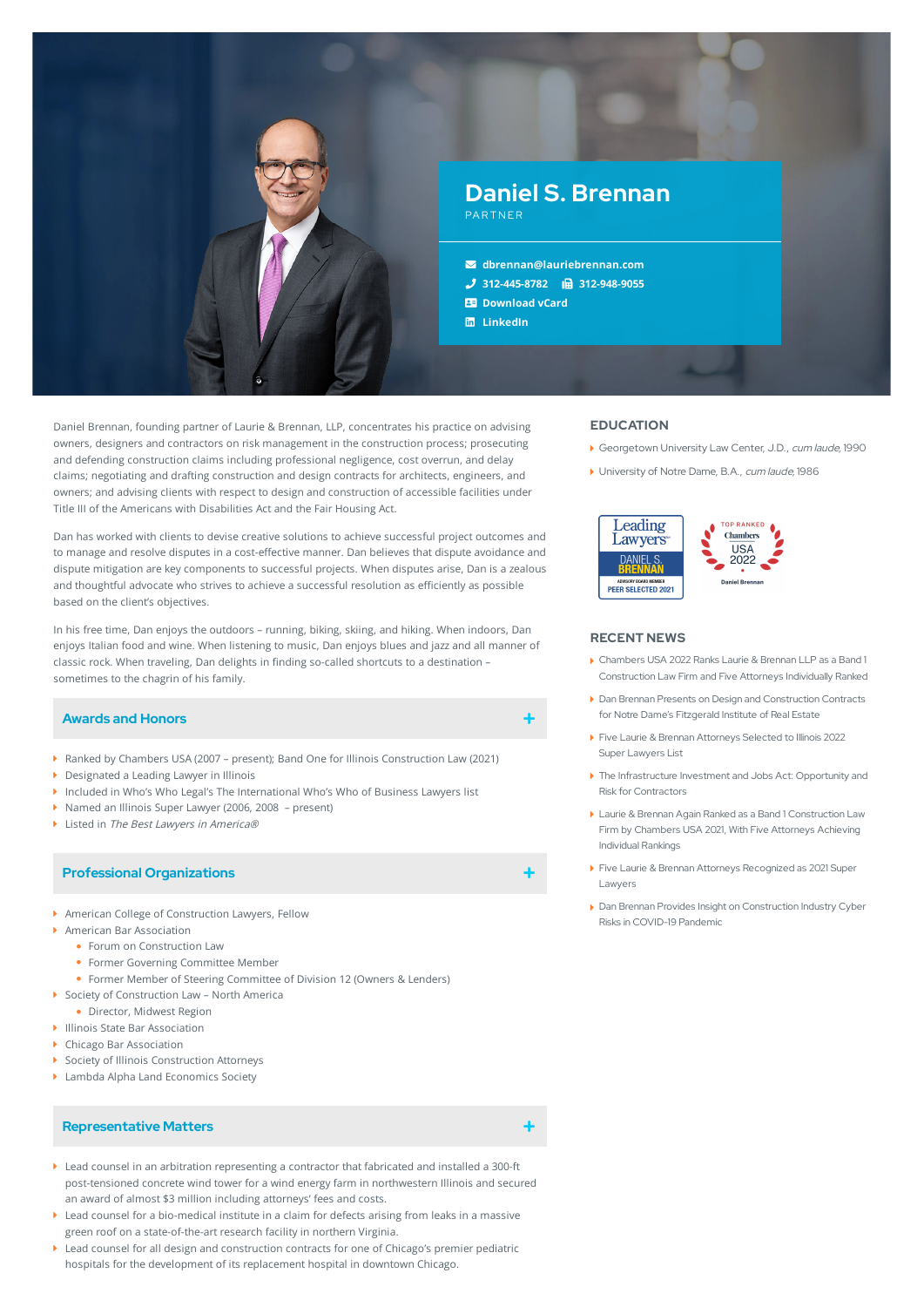- Represented the owner of a stadium in south Florida to defend cost overrun claims in excess of \$100 million from the steel fabricator and erector.
- Represented a developer in California on a multi-building life sciences campus negotiating aspects of the lease and design and construction contracts.
- Represented a major Chicago teaching hospital in both arbitration and litigation asserting claims for defective design and construction against the architect, mechanical engineer and designbuilder for late design changes to a hospital HVAC system in the midst of construction, failure to adequately design the HVAC system capacity and for defects related to the exterior façade.
- Lead counsel representing a long-time Chicago developer to assert claims against an architect for design errors in achieving the required floor levelness criteria in a 45-story office building in Chicago.
- $\blacktriangleright$  Represented an NHL franchise in asserting errors and omission claims against the architect and mechanical engineer arising from deficiencies in an arena's HVAC system in New Jersey.
- Lead counsel for a new Michigan casino owner to assert claims against the architect for design defects relating primarily to the sloped roof over the casino that did not adequately handle rainwater and melting snow.
- Represented the owner of a liquid gas fractionation plant built outside of Chicago that was the tail-end of a 2000+ mile gas pipeline that originated in northern Canada to assert claims against an engineering firm for late and uncoordinated design drawings.
- Defended the designer/manufacturer of heat recovery steam generators against claims regarding alleged fatigue cracking at a Wisconsin power plant.
- Acted as outside construction counsel for a prominent Chicago-based developer of multi-use projects in Chicago, Washington, D.C., Northern Virginia, South Carolina and Pittsburgh.
- Acted as lead counsel in supporting the capital projects and in-house legal team for a major Chicago teaching hospital on project management, design and construction contracts for new projects and significant maintenance projects with a cumulative value in the hundreds of millions of dollars.
- Represented a federally-funded energy research facility in connection with the design and construction management contracts for projects in South Dakota and Illinois to allow scientists to conduct underground experiments on the behavior of sub-atomic particles.
- Represented a manufacturer and supplier of underground fuel pipe against defect claims in Mississippi and Alaska.

#### **Pro Bono Representation**

- Represented an inmate on death row in Mississippi in post-conviction proceedings challenging both the underlying conviction and sentence. ¥
- $\blacktriangleright$  Represented a Chicago-based legal aid clinic in connection with construction of a new office.
- Represented various indigent clients through Chicago Volunteer Legal Services.

## **Community Involvement**

- Skokie Amateur Hockey Association, Former Rules and Ethics Chair
- Queen of All Saints Basilica, Former Assistant Track Coach and Capital Campaign Volunteer

### **Publications**

- Contributing Author, The Effective Use of Forensic Experts, American Bar Association Forum on Construction Law (2019)
- The Internet of Things in Construction: Opportunity, Risk and Insurance Considerations," Journal of the American College of Construction Lawyers, Vol. 13, Issue No. 2 (Summer 2019)
- "Judicial Approaches to Concurrent Delay," Construction Lawyer, Vol. 39, No. 1 (Winter 2019) Contributing Author, The 2017 A201 Deskbook, American Bar Association Forum on Construction
- Law (2017) Editor and Contributing Author, The Construction Contracts Book: How to Find Common Ground
- in Negotiating the 2007 Industry Form Contract Documents, 2nd Ed., American Bar Association Forum on the Construction Industry (2007)
- Editor and Contributing Author, The Construction Contracts Book: How to Find Common Ground in Negotiating Design and Construction Contract Clauses, American Bar Association Forum on the Construction Industry (2004)
- "Additional Insured Endorsements: Covering the Risks on Construction Projects," Retail Law Strategist, Vol. 5, Issue 5 (May 2005)
- The ADA in Stadium-Style Theaters: The Evolution of Comparable Lines of Sight," Retail Law Strategist, Vol. 5, Issue 1 (January 2005)
- ▶ "Eyes Wide Open" Understanding and Documenting the Owner-Architect Relationship, American School & University (November 2004)
- Tools to Manage the Risks of Construction Delays," Retail Law Strategist, Vol. 3, Issue 10 (October 10) 2003)
- "Construction Defect Claims Against Manufacturers and Suppliers," Construction Lawyer, Vol. 23, No. 2 (Spring 2003)
- "Cost Reimbursement Construction Contracts: Defining What is Reimbursable," Retail Law Strategist, Vol. 2, Issue 11 (December 2002)
- "Managing Change Orders in Construction," Retail Law Strategist, Vol. 2, Issue 3 (March 2002)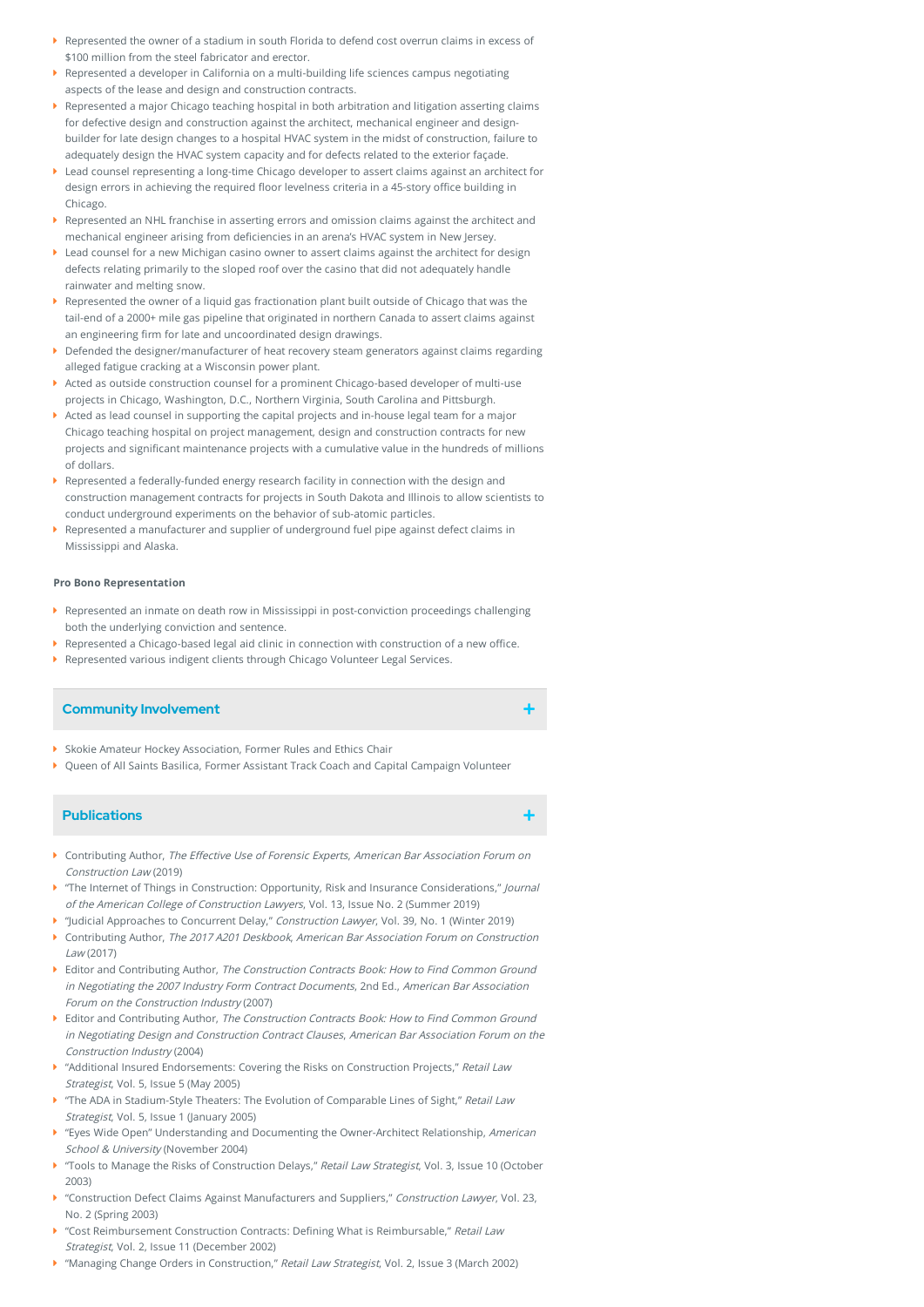- "Termination for Convenience: A Vital Construction Contracting Tool," Retail Law Strategist, Vol. 1, Issue 9 (November 2001)
- The New A201: Opportunity Knocks," Consulting Specifying Engineer, Vol. 25, No. 1 (January 1999)
- ▶ "Practitioner's Note on Board of Manager's v. IKO Manufacturing," Federal Publications' Construction Contractor, Vol. 22, No. 21 (October 19, 1998)
- $\blacktriangleright$  Significant Issues for Building Managers in the New Revised 1997 American Institute of Architects Agreements, Building Owners and Manager Association (1997/98)
- ▶ "Broad Form Vendor Endorsements," IDC Journal (1995)
- ▶ Editor, Retail Law Strategist

## **Construction Law Corner – Laurie & Brennan Newsletter**

- With Great Data Comes Great Responsibility: The Illinois Biometric Information Privacy Act and the Construction Industry (Winter 2018)
- Form is Substance: The Business Exclusion Provisions of a Subcontractor's CGL Policy May Limit a General Contractor's Ability to Recover Costs to Repair Subcontractor's Defective Work (Summer 2016)
- $\blacktriangleright$  Beyond Control: The Expanding Definition of Joint Employment under the Fair Labor Standards Act (Summer 2016)
- Department of Labor's New Standards for Overtime Eligibility Will Challenge the Construction Industry (Summer 2016)
- Indemnity and Non-Payment Claims on Construction Projects: You May Have Longer than You Think (Winter 2015)
- Joint Employer Liability: Sexual Harassment Claim Ensnares General Contractor (Winter 2014)
- ▶ The Construction Industry and Immigration Reform (Fall 2013)
- False Claims Liability: The Long Arm of the Law (Winter 2013)
- AIA Releases Sustainable Projects Contract Documents (Summer 2012)
- Chicago Infrastructure Trust: Stimulus for the Building Industry (Summer 2012)
- Illinois Appellate Court Restates Standard for Contractor's Recovery for Extra Work (Summer 2012)
- ▶ It Ain't Easy Being Green (Winter 2011)

# **Presentations**

- Moderator, "Claims on Renewable Projects and the Future of Renewables," Society of Construction Law-North America – Webinar (May 25, 2021)
- Co-Presenter, "In the Pandemic and Beyond: Vigilance in Managing Cyber Risks for the Construction Industry in the New Normal," Society of Construction Law-North America – Webinar (December 8, 2020)
- Co-Presenter, "Evaluating Cost and Schedule Impacts of COVID-19," Association for the Advancement of Cost Engineering International (AACE) (Chicago Midwest Network)- Webinar (September 17, 2020)
- Co-Presenter, "A Catastrophic Failure on a Megaproject: What if the Worst Happens?" Annual Program for the American College of Construction Lawyers, Tucson, AZ (February 21, 2020)
- Co-Presenter, "The Internet of Things in Construction: Opportunity, Risks and Insurance Considerations," Annual Program for the American College of Construction Lawyers, St. Petersburg, FL (February 22, 2019)
- Panelist, "Getting Started: Selecting the Right Project Delivery Method for Your Project," Fall Program for the American Bar Association Forum on Construction Law, Montreal, QC, Canada (October 4, 2018)
- Co-Presenter, "Red Flags of Construction Fraud," National Association of Construction Auditors, Las Vegas, Nevada (September 18, 2017)
- Presenter, "Overview of Illinois Construction Law," Indiana State Bar Association Construction Law Section, Big 10 Construction & Surety Law Conference Construction without Borders (March 10, 2016)
- Panelist, "Can't We All Just Get Along?" Keeping Your Eye on the Prize Despite Getting Poked in It (Alternative Dispute Resolution in Construction), ASHRAE Winter Conference, Chicago, Illinois (January 25, 2015)
- Governing Committee Liaison, "Capital Projects: P3s, Design-Build, and Beyond", Fall Program for American Bar Association Forum on the Construction Industry, Washington, D.C. (September, 2013)
- Program Co-Chair, "The Insurance Program," ABA Forum on the Construction Industry, Chicago, Illinois (September 22, 2011)
- Co-Presenter, "Pros and Cons of Cost-Plus vs. Fixed Price Contracts and the Impact of the Current Economy on Construction Projects," Lorman Seminars (August 23, 2011)
- Panelist, "Mitigating the Erosion of Professional Liability Insurance Limits," International Risk Management Institute (IRMI), 30th IRMI Construction Risk Conference, Orlando, Florida (November 17, 2010)
- Panelist, "Winning Strategies for Reviving the Troubled Project in a Downward Economy," ABA Forum on the Construction Industry Fall Program, Miami Beach, Florida (September 2, 2010)
- Co-Presenter, "Pros and Cons of Cost-Plus vs. Fixed Price Contracts and the Impact of the Current Economy on Construction Projects," Lorman Seminars (April 16, 2010)
- Panelist, "Challenges and Opportunities in the Development and Construction of Medical Facilities," Healthcare '09 Conference sponsored by the Illinois Real Estate Journal, Des Plaines, Illinois (March 26, 2009)